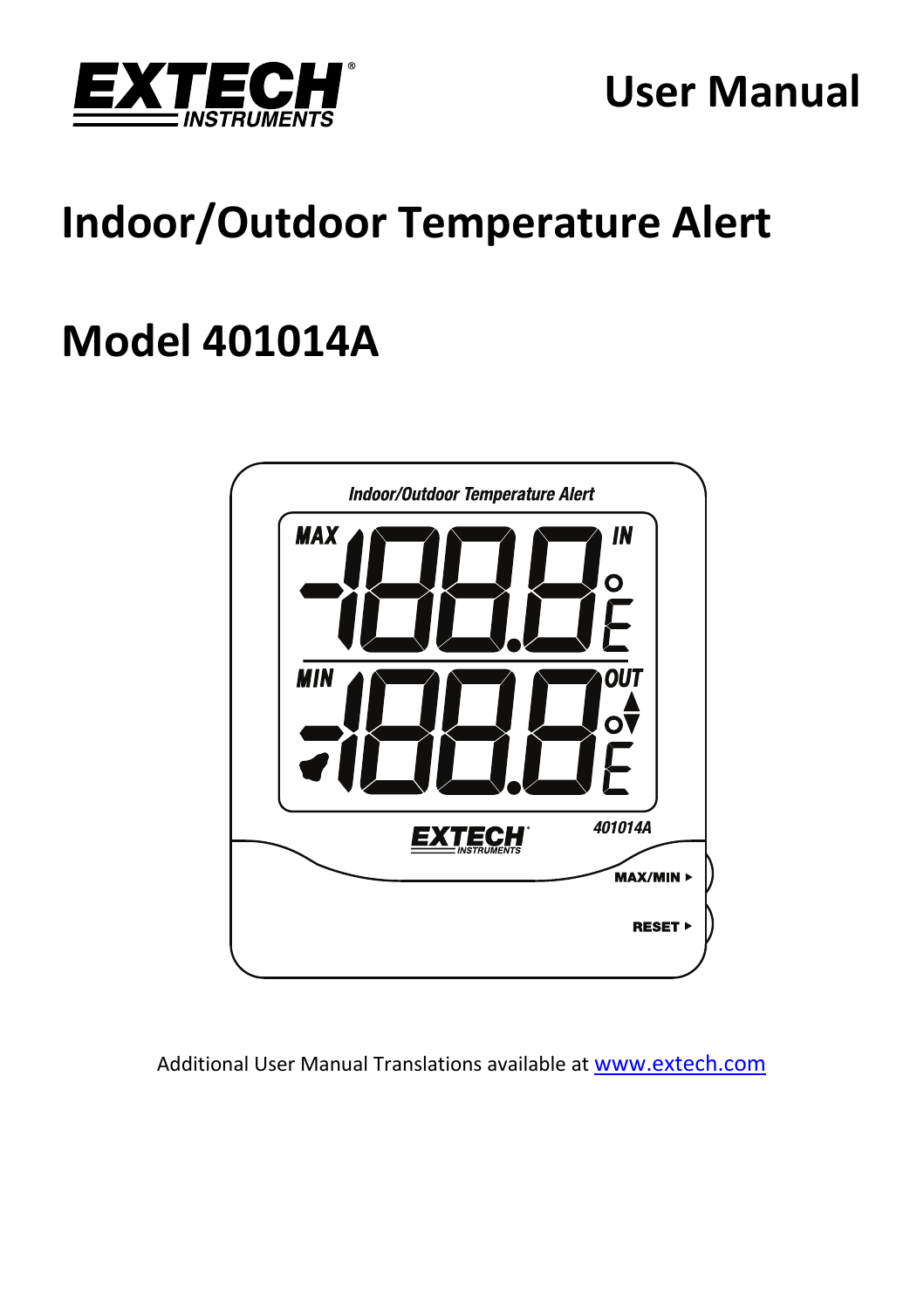# *Introduction*

Congratulations on your purchase of the 401014A Indoor/Outdoor Temperature Alert. This thermometer simultaneously displays indoor temperatures (internal sensor) and outdoor temperatures (integrated external weatherproof sensor). The 401014A has a MAX/MIN recording utility and a user programmable high and low alarm for outdoor temperature monitoring. We ship this meter fully tested and calibrated and, with proper use, it will provide years of reliable service. Please visit our website (www.extech.com) for additional information including the latest version of this User Manual and Customer Support.

## *Features*

- Large, easy-to-read LCD
- Indoor and outdoor temperature displays
- User programmable high/low audible alarm for outdoor temperature monitoring
- Memory recording for MAX/MIN readings with reset button
- Water resistant/splash proof sensor for outdoor temperature measurements
- Includes tilt-stand, mounting bracket, battery, and 3m (9.6 ft.) thin cable for easy installation of external sensor

# *Meter Description*

#### **Front Description**

- 1. Indoor temperature display
- 2. Outdoor temperature display
- 3. MAX/MIN recording button
- 4. Reset button to clear MAX/MIN readings



#### **Back Description**

- 1. Mounting bracket
- 2. Alarm adjustments (SET and '+')
- 3. Battery compartment cover
- 4. Tilt stand
- 5. Temperature units select switch

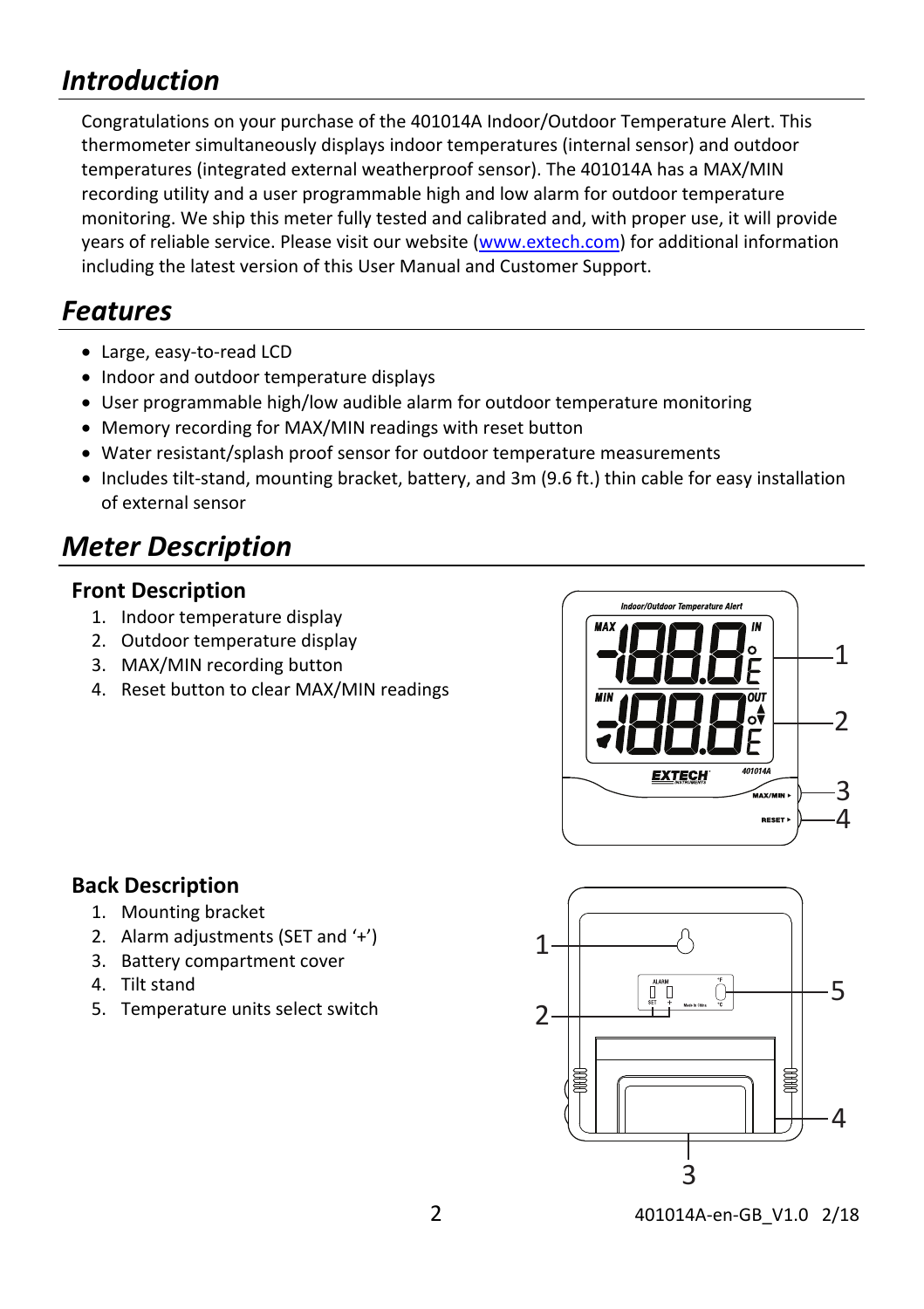#### **LCD Description**

- 1. Maximum display icon
- 2. Indoor temperature reading
- 3. Minimum display icon
- 4. Outdoor temperature reading
- 5. Alarm ON/OFF icon
- 6. Outdoor temperature units (F/C) icon
- 7. Alarm setpoint programming icons (up arrow for high alarm setpoint and down arrow for low alarm setpoint)
- 8. Outdoor temperature icon
- 9. Indoor temperature units (F/C) icon
- 10. Indoor temperature icon



# *Operation*

- 1. Remove the battery safety strip from the battery compartment to power the meter. See the Maintenance section for battery replacement instructions.
- 2. Remove the protective adhesive cover from the LCD display.
- 3. Select the temperature units (C/F) using the temperature switch on the back of the meter.
- 4. Position the meter in the desired indoor area and run the external temperature probe to outside area of interest.
- 5. The upper display indicates indoor temperature. The lower display, outdoor temperature.

### **MAX/MIN Readings**

- 1. This meter displays the maximum and minimum readings stored over time. To record and view the readings:
	- a. Press the MAX/MIN button. The display shows the highest and lowest indoor temperatures measured since the RESET button was last pressed. The MAX and MIN icons appear next to their respective readings.
	- b. Press the MAX/MIN button again. The display shows the highest and lowest outdoor temperatures measured since the RESET button was last pressed. The MAX and MIN icons appear next to their respective readings.
	- c. Press the MAX/MIN button again to return to normal operation, the MAX and MIN icons will switch off.
- 2. To clear the MAX/MIN readings, short press the RESET button while in the MAX/MIN mode. When reset, the MAX/MIN readings will show dashes and the meter will begin recording new MAX/MIN readings. You can erase indoor and outdoor MAX/MIN memories independently.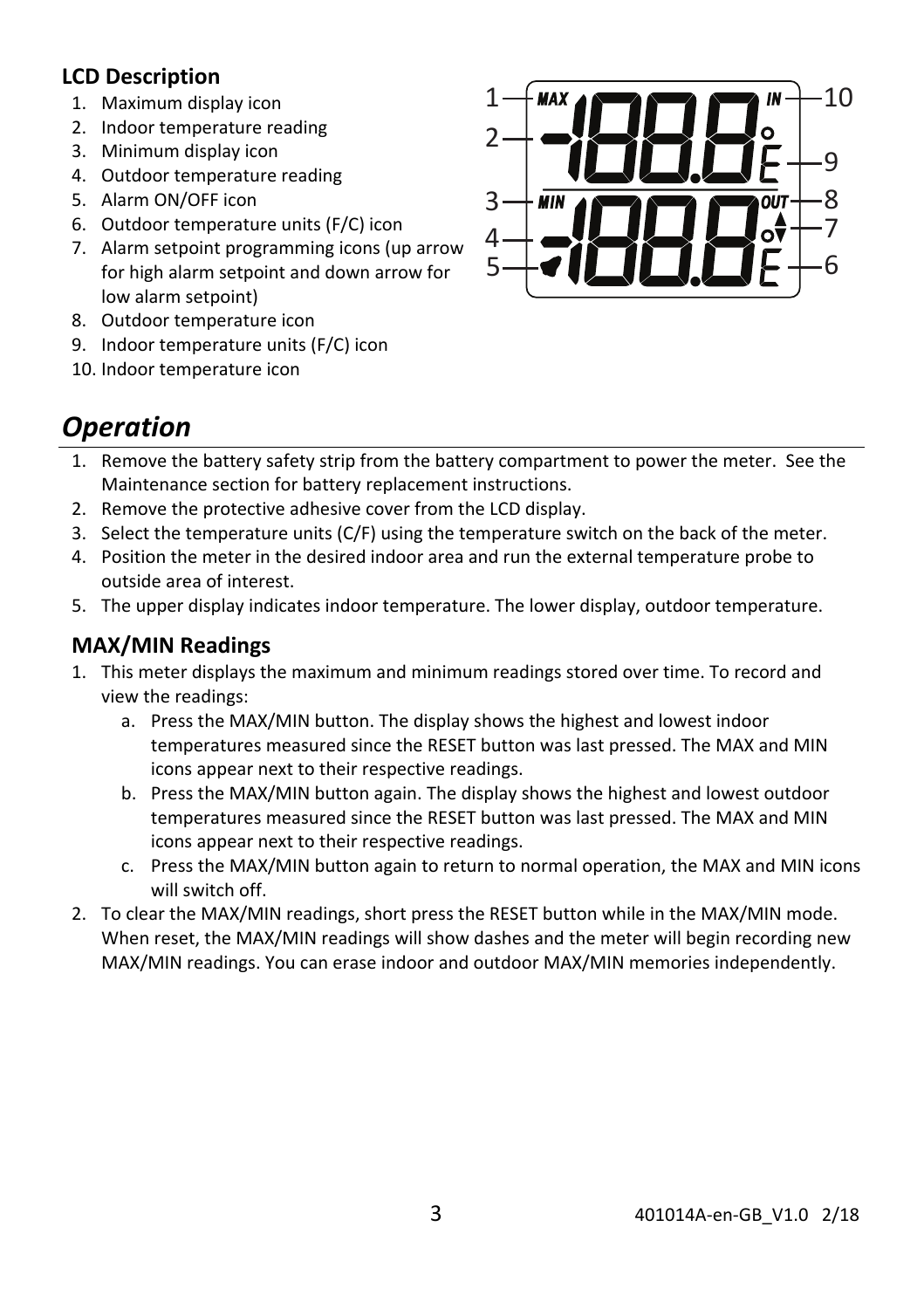### **Audible High/Low Alarm (outdoor temperature only)**

- 1. Long press the **SET** button (back of meter) to access the high alarm setup mode. The lower digits will flash and the up arrow icon will appear.
- 2. Short press the **<+>** button to change the high alarm limit\* (long press to scroll faster).
- 3. Short press the **SET** button to access the low alarm setup mode. The lower digits will flash and the down arrow icon will appear.
- 4. Short press the **<+>** button to change the low alarm limit\* (long press to scroll faster).
- 5. Short press the **SET** button to return to the normal operating mode\*.
- 6. Short press the **<+>** button (back of meter) to activate/deactivate the outdoor temperature alarm. The alarm bell icon will appear on the LCD when the alarm is active.
- 7. When the measured outdoor temperature reaches the high or low temperature limit, the buzzer will sound for one (1) minute. Press the MAX/MIN or RESET button to silence the buzzer before the 1‐minute interval elapses.
- 8. After an alarm has been silenced either by button-press or 1-minute time-out, you have to press the **<+>** button to switch off the alarm bell icon and then press the **<+>** button again to re-enable the alarm, otherwise the alarm will be disabled even though the alarm bell icon is displayed.

\*Notes:

- The alarm is adjustable in increments of 1.0°C and 1.8°F.
- If no buttons are pressed for approximately 7 seconds while programming the high and low alarm limits, the meter will automatically return to the normal operating mode.

## *Maintenance*

#### **Battery Replacement**

Replace the 1.5V 'AAA' battery located in the rear compartment as explained below.

- 1. Open the rear battery compartment by pushing the battery compartment cover downward, as indicated by the arrow.
- 2. Remove the old battery and replace with new battery observing correct polarity.
- 3. Close the compartment cover before use.

**Safety**: Please dispose of batteries responsibly, never dispose of batteries in a fire, batteries may explode or leak. When storing the meter for 60 days or more, remove the battery and store separately.



Never dispose of used batteries or rechargeable batteries in household waste. As consumers, users are legally required to take used batteries to appropriate collection i sites, the retail store where the batteries were purchased, or wherever batteries are sold.

**Disposal:** Do not dispose of this instrument in household waste. The user is obligated to take end‐of‐life devices to a designated collection point for the disposal of electrical and electronic equipment.